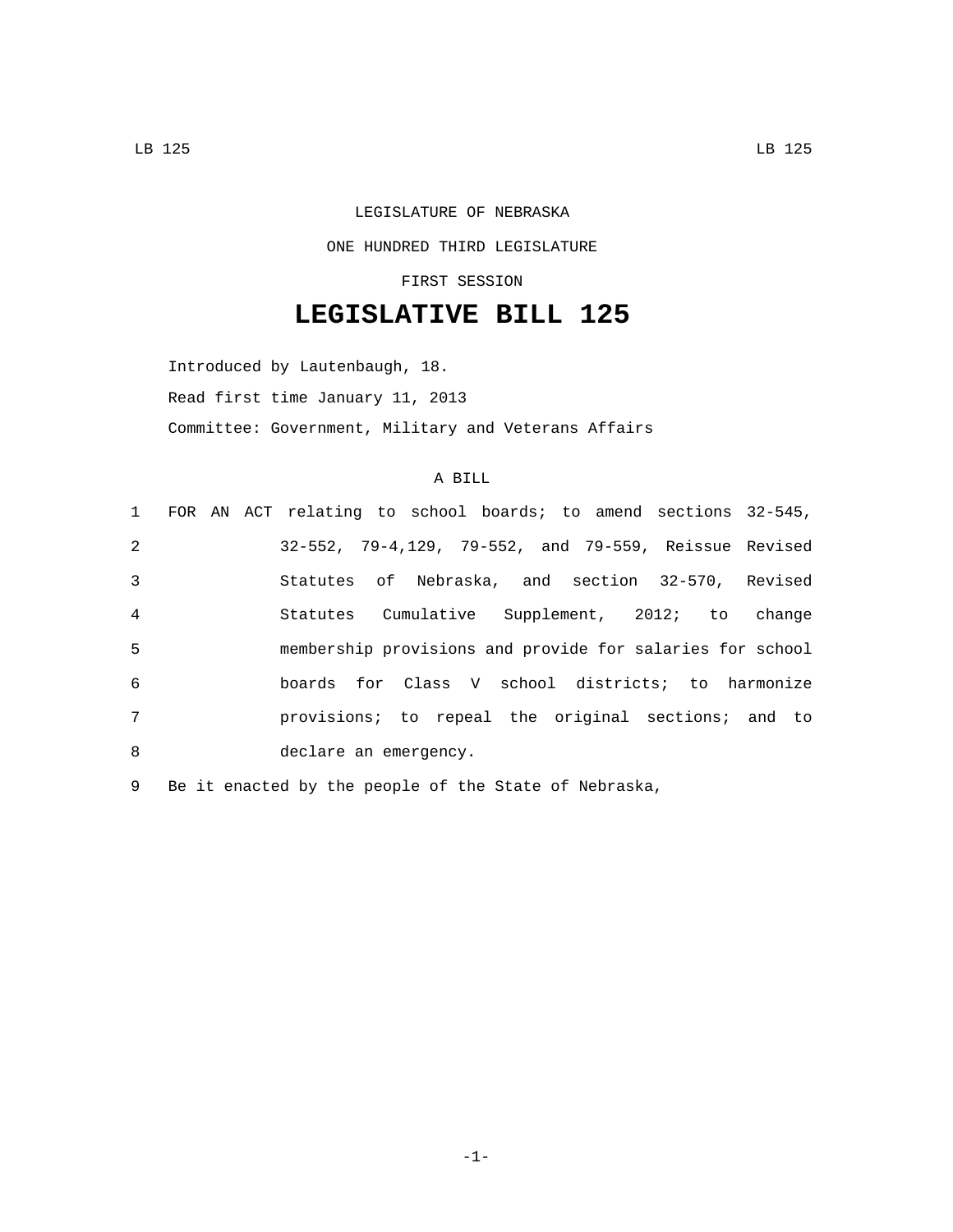| 1  | Section 1. Section 32-545, Reissue Revised Statutes of                |
|----|-----------------------------------------------------------------------|
| 2  | Nebraska, is amended to read:                                         |
| 3  | $32-545$ (1) A member of the board of education of a Class            |
| 4  | V school district shall be elected from each district provided for in |
| 5  | section 32-552. Such election shall be held on the date provided in   |
| 6  | section 14-201 for the election of elective officers of a city of the |
| 7  | metropolitan class. The members of such board of education shall meet |
| 8  | the qualifications found in section-sections 79-543 and 79-552. At    |
| 9  | each statewide general election, six                                  |
| 10 | The term of office of each member serving on the<br>(2)               |
| 11 | effective date of this act expires on the fourth Monday after such    |
| 12 | election in 2013.                                                     |
| 13 | (3) Any eligible registered voter may file a candidate                |
| 14 | filing form on or before March 1, 2013, for placement of his or her   |
| 15 | name on the nonpartisan ballot for the election on the date provided  |
| 16 | in subsection (1) of this section for 2013 for the district in which  |
| 17 | he or she resides.                                                    |
| 18 | (4) At the election on the date provided in subsection                |
| 19 | (1) of this section for 2013, members representing odd-numbered       |
| 20 | districts shall be elected for four-year terms<br>members<br>and      |
| 21 | representing even-numbered districts shall be elected for two-year    |
| 22 | terms. Such terms shall begin on the fourth Monday after such         |
| 23 | election. Thereafter, members of the board shall be elected to serve  |
| 24 | for four years from and including the first fourth Monday of the      |
| 25 | January following after their election or until their successors are  |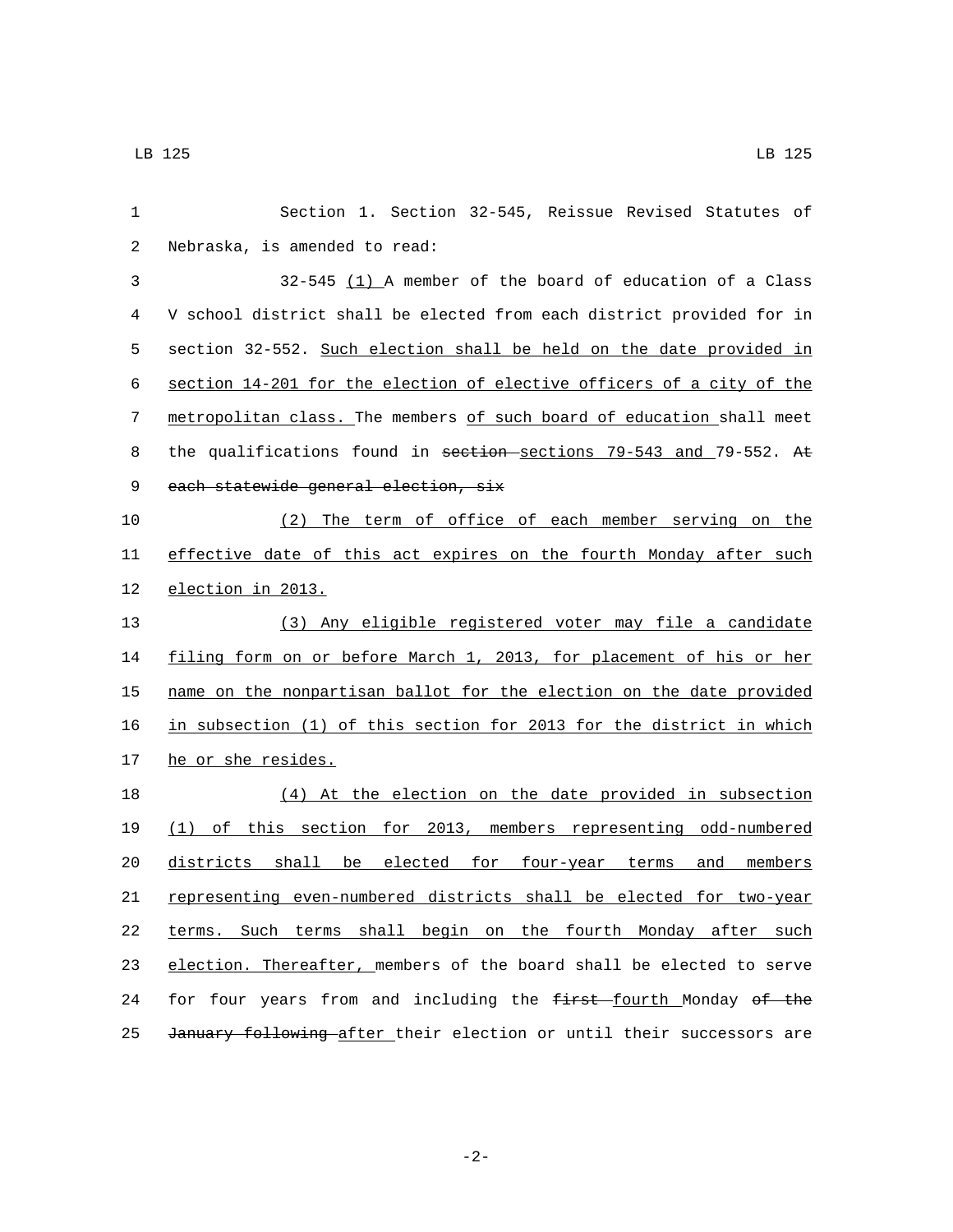1 elected and qualified.

 (5) Beginning in 2015, candidates Candidates shall be nominated at the statewide primary election held for nomination of candidates for city council pursuant to section 14-204. Candidates for election to such board of education shall be nominated upon a nonpartisan ballot except as provided in section 32-557. At the statewide general election in 1976 and each four years thereafter, one member shall be elected from each even-numbered district. At the 9 statewide general election in 1978 and each four years thereafter, one member shall be elected from each odd-numbered district. The members shall meet the qualifications found in section 79-543.

 (6) No person shall be eligible to serve as a member of the board of education of a Class V school district for four years 14 next after the expiration of two consecutive terms regardless of the 15 district represented.

 Sec. 2. Section 32-552, Reissue Revised Statutes of 17 Nebraska, is amended to read:

 32-552 (1) At least five months prior to an election, the governing board of any political subdivision requesting the adjustment of the boundaries of election districts shall provide written notification to the election commissioner or county clerk of the need and necessity of his or her office to perform such 23 adjustments.

 (2) After the next federal decennial census, the election commissioner of the county in which the greater part of a Class IV

-3-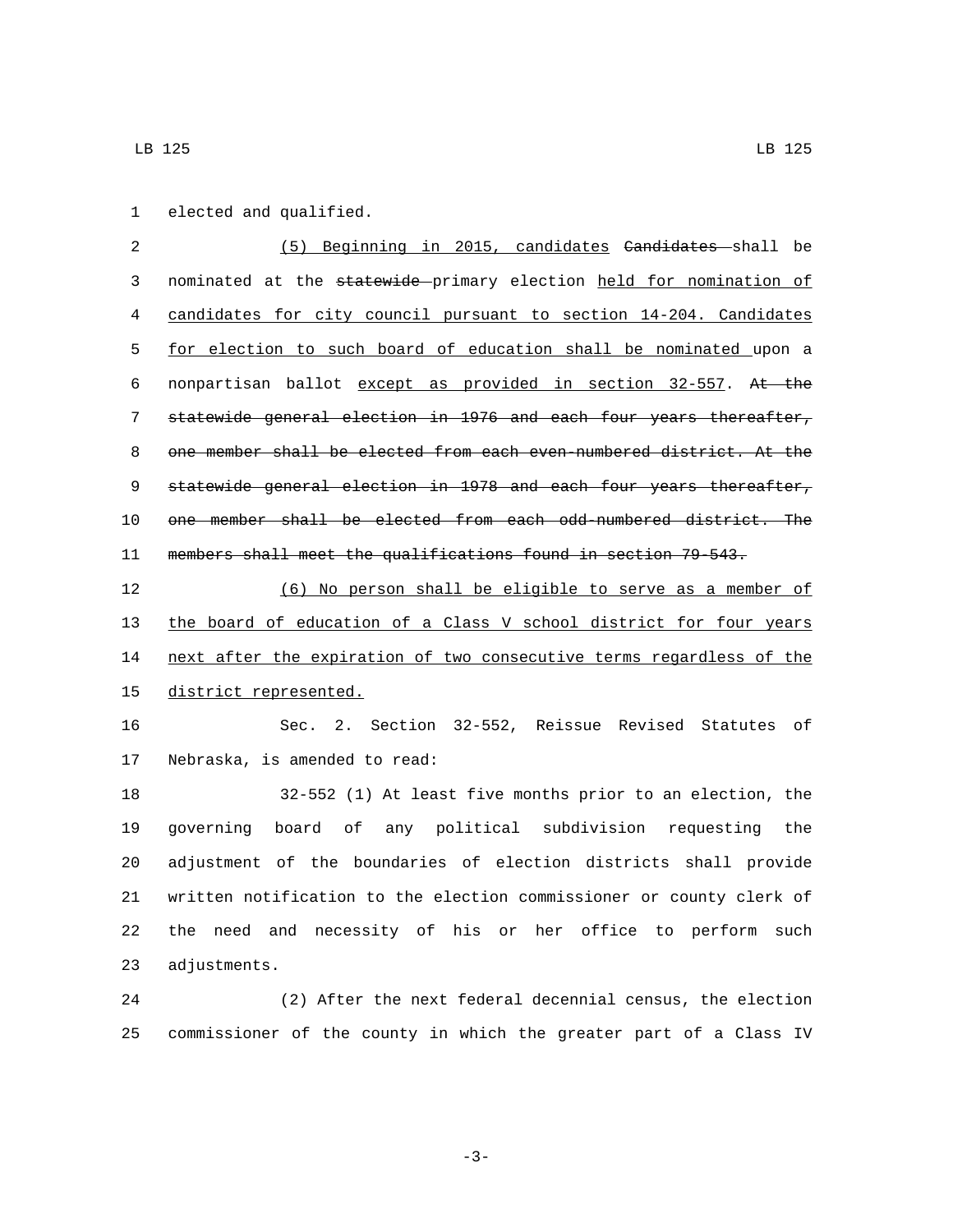| $\mathbf{1}$ | school district is situated shall, subject to review by the school    |
|--------------|-----------------------------------------------------------------------|
| 2            | board, divide the school district into seven numbered districts,      |
| 3            | substantially equal in population as determined by the most recent    |
| 4            | federal decennial census. The election commissioner shall consider    |
| 5            | the location of schools within the district and their boundaries. The |
| 6            | election commissioner shall adjust the boundaries of the election     |
| 7            | districts, subject to final review and adjustment by the school       |
| 8            | board, to conform to changes in the territory and population of the   |
| 9            | school district and also following each federal decennial census.     |
| $10\,$       | Except when specific procedures are otherwise provided, section       |
| 11           | 32-553 shall apply to all Class IV school districts.                  |
| 12           | (3) For purposes of election of members to the board of               |
| 13           | education of a Class V school district:                               |
| 14           | (a)(i) For the Class V school district in existence on                |
| 15           | the effective date of this act, the Legislature hereby divides such   |
| 16           | school district into nine numbered election districts of compact and  |
| 17           | contiguous territory and of as nearly equal population as may be      |
| 18           | practical. Each election district shall be entitled to one member on  |
| 19           | the board of education of such Class V school district. The           |
| 20           | Legislature adopts the official population figures and maps from the  |
| 21           | 2010 Census Redistricting (Public Law 94-171) TIGER/Line Shapefiles   |
| 22           | published by the United States Department of Commerce, Bureau of the  |
| 23           | Census. The numbers and boundaries of the election districts are      |
| 24           | designated and established by maps identified and labeled as [XX],    |
| 25           | filed with the election commissioner of the county in which such      |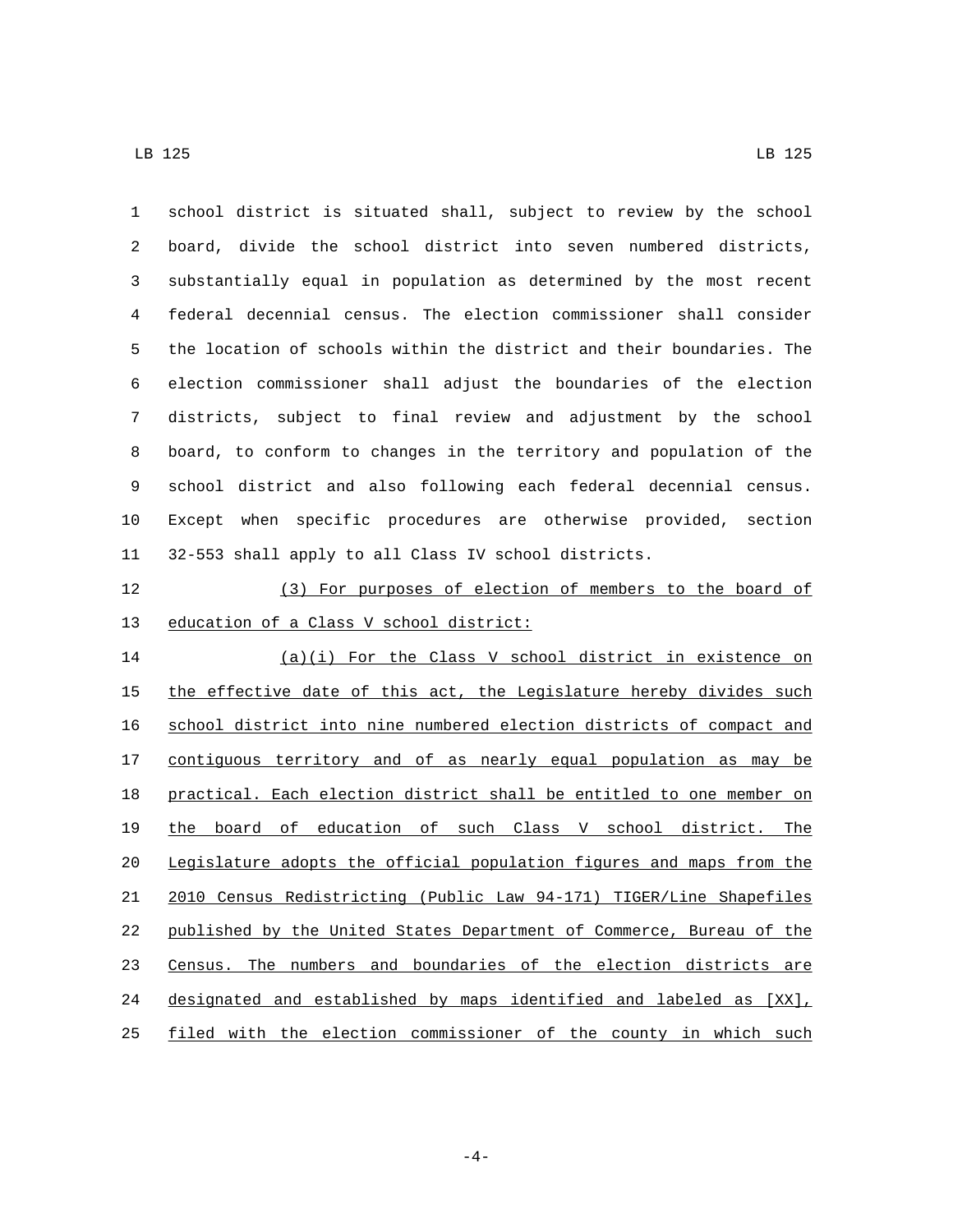school district is located and with the Secretary of State, and incorporated by reference as part of this legislative bill; (ii) when questions of interpretation of such election district boundaries arise, the maps referred to in subdivision (a)(i) of this subsection in possession of such election commissioner shall serve as the indication of the legislative intent in drawing the election district boundaries; (iii) the Secretary of State and such election commissioner shall also have available for viewing on his or her web site the maps referred to in subdivision (a)(i) of this subsection identifying the boundaries for such election districts; and (iv) the twelve numbered districts in existence on January 1, 2013, shall 12 remain unchanged until the terms of members elected at the election 13 in May 2013 begin; and 14 (3) The (b) For purposes of election of school board

 members to the board of education of a Class V school district after the next federal decennial census after the effective date of this 17 act, the election commissioner of the county in which the greater part of a Class V school district is situated shall divide the school 19 district into twelve nine numbered districts of compact and contiguous territory and of as nearly equal population as may be practical. The election commissioner shall adjust the boundaries of such districts, subject to final review and adjustment by the school board, to conform to changes in the territory of the school district 24 and also following each federal decennial census.

Sec. 3. Section 32-570, Revised Statutes Cumulative

-5-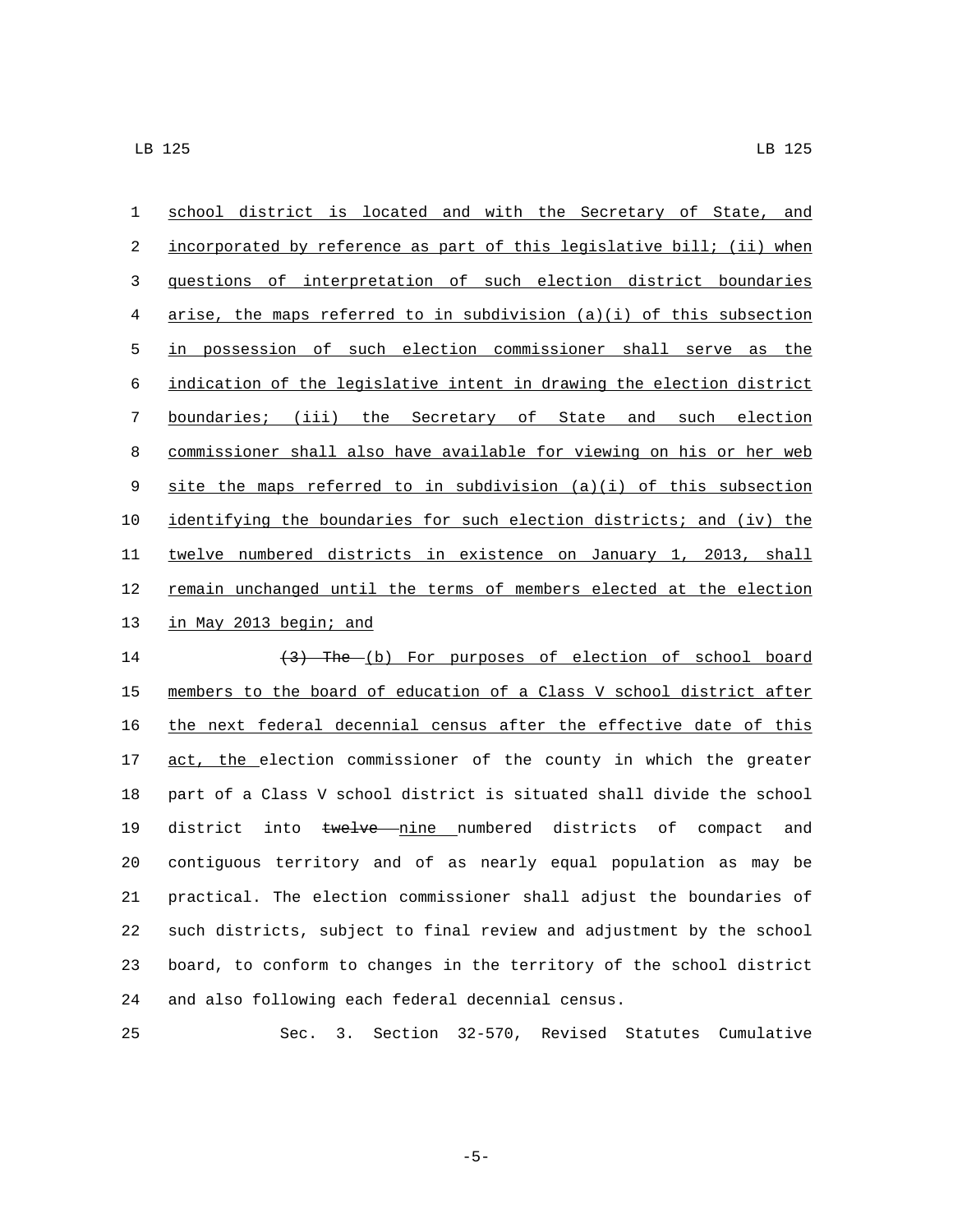1 Supplement, 2012, is amended to read:

 32-570 (1) A vacancy in the membership of a school board shall occur as set forth in section 32-560 or in the case of absences, unless excused by a majority of the remaining members of the board, when a member is absent from the district for a continuous period of sixty days at one time or from more than two consecutive regular meetings of the board. The resignation of a member or any other reason for a vacancy shall be made a part of the minutes of the school board. The school board shall give notice of the date the vacancy occurred, the office vacated, and the length of the unexpired term (a) in writing to the election commissioner or county clerk and (b) by a notice published in a newspaper of general circulation in 13 the school district.

 (2) A person appointed to fill a vacancy on the school board of a Class I school district by the remaining members of the board shall hold office until the beginning of the next school year. A board member of a Class I school district elected to fill a vacancy at a regular or special school district meeting shall serve for the remainder of the unexpired term or until a successor is elected and 20 qualified.

 (3) Except as provided in subsection (4) of this section, a vacancy in the membership of a school board of a Class II, III, IV,  $v_{\tau}$  or VI school district resulting from any cause other than the expiration of a term shall be filled by appointment of a qualified registered voter by the remaining members of the board. If the

-6-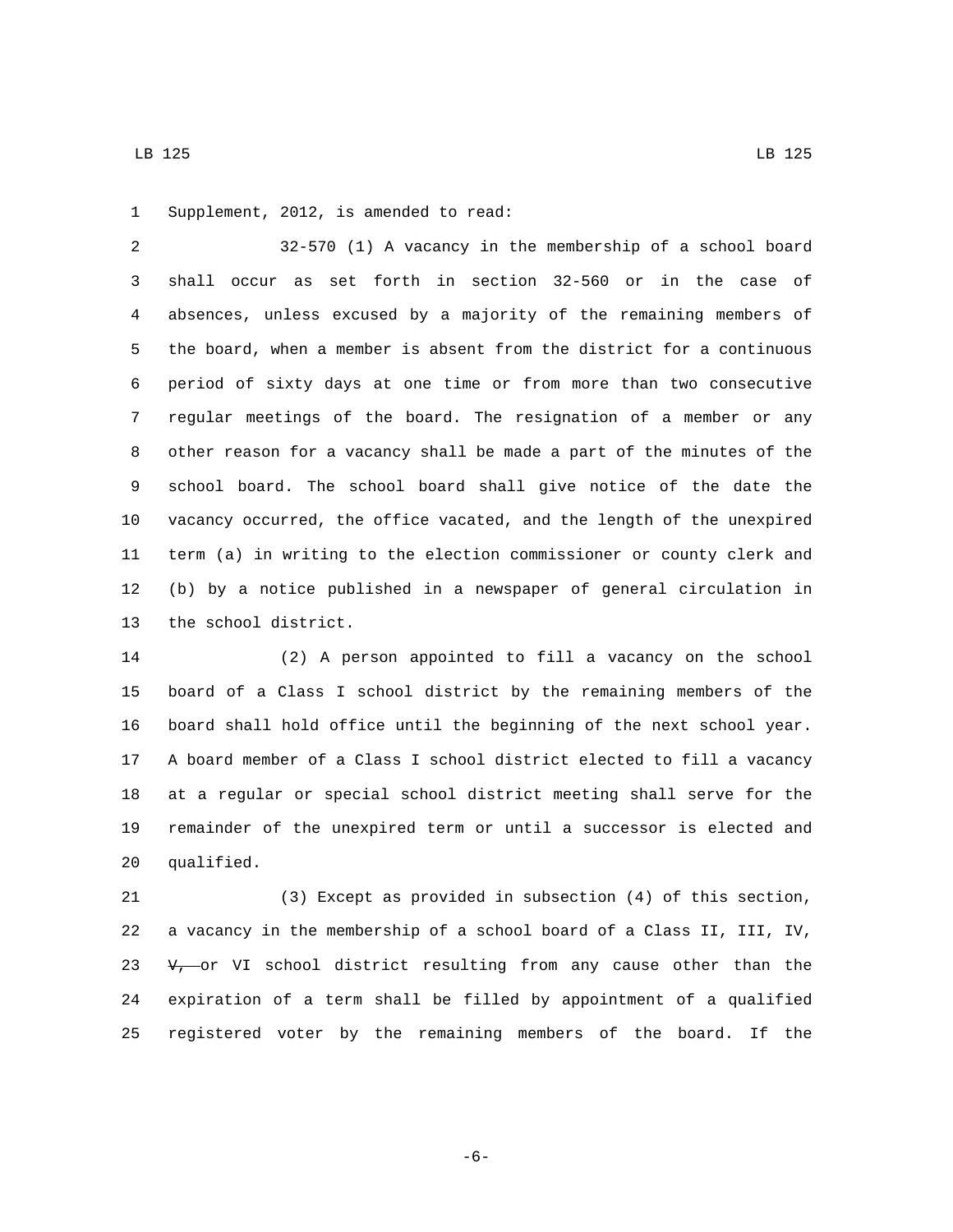vacancy occurs in a Class II school district prior to July 1 preceding the general election in the middle of the vacated term, the appointee shall serve until a registered voter is elected at such general election for the remainder of the unexpired term. If the 5 vacancy occurs in a Class III, IV,  $V_{\tau}$  or VI school district prior to February 1 preceding the general election in the middle of the vacated term, the appointee shall serve until a registered voter is nominated at the next primary election and elected at the following general election for the remainder of the unexpired term. If the vacancy occurs on or after the applicable deadline, the appointment shall be for the remainder of the unexpired term. A registered voter appointed or elected pursuant to this subsection shall meet the same requirements as the member whose office is vacant.

 (4) Any vacancy in the membership of a school board of a school district described in section 79-549 which does not nominate candidates at a primary election and elect members at the following general election shall be filled by appointment of a qualified registered voter by the remaining members of the board. If the vacancy occurs at least twenty days prior to the first regular caucus to be held during the term that was vacated, the appointee shall serve until a registered voter is nominated and elected to fill the vacancy for the remainder of the term in the manner provided for nomination and election of board members in the district. If the vacancy occurred less than twenty days prior to the first regular caucus and at least twenty days prior to the second regular caucus to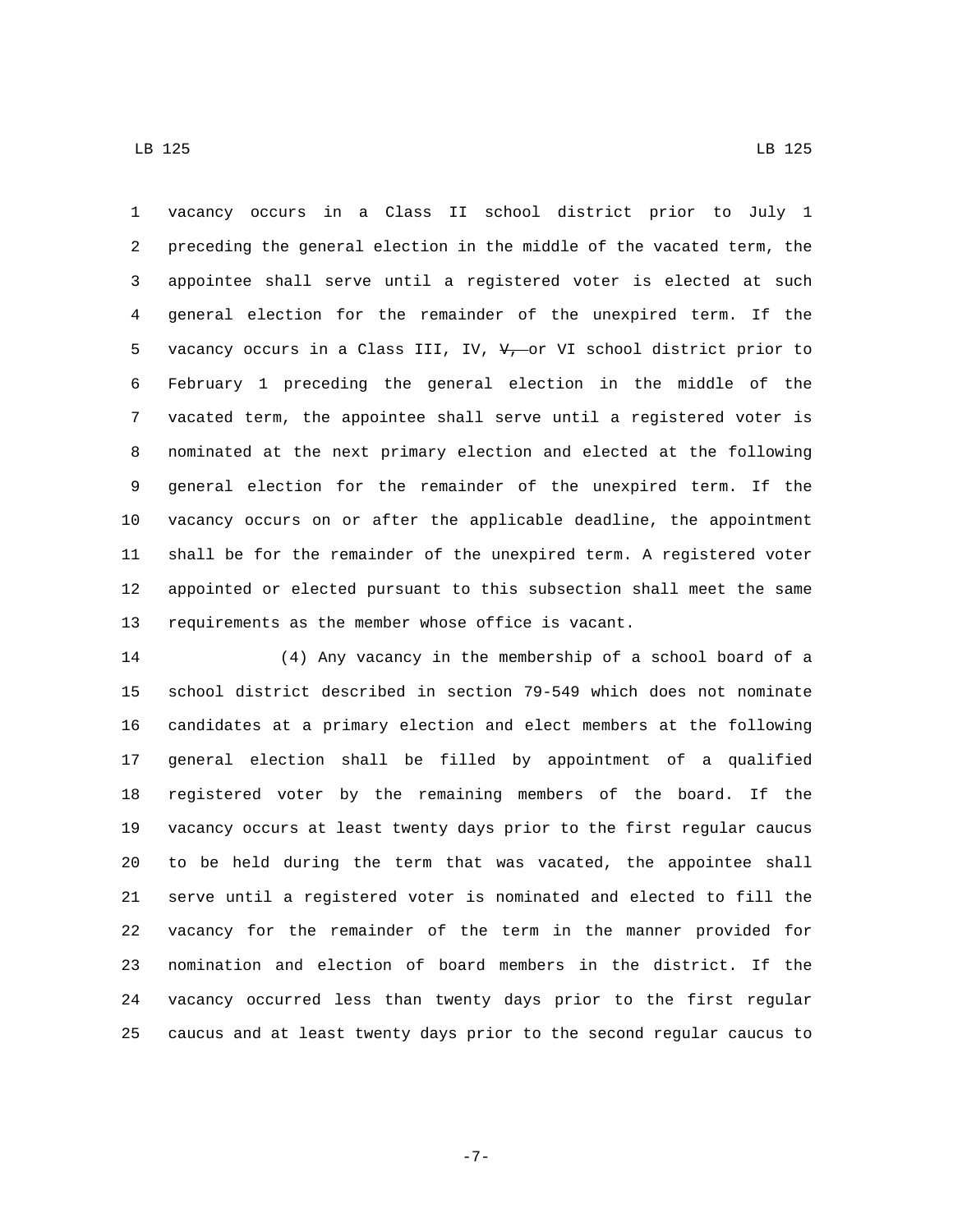be held during the term that was vacated, the appointee shall serve until a registered voter is nominated and elected to fill the vacancy for the remainder of the term in the manner provided for nomination and election of board members in the district. If the vacancy occurred less than twenty days prior to the second regular caucus held during the term that was vacated or after such caucus, the appointment shall be for the remainder of the unexpired term.

 (5) A vacancy in the membership of a school board of a Class V school district resulting from any cause other than the expiration of a term shall be filled by appointment of a qualified 11 registered voter by the remaining members of the board for the 12 remainder of the unexpired term. A registered voter appointed pursuant to this subsection shall meet the same requirements as the 14 member whose office is vacant.

 $\left(5\right)$   $\left(6\right)$  If any school board fails to fill a vacancy on the board, the vacancy may be filled by election at a special election or school district meeting called for that purpose. Such election or meeting shall be called in the same manner and subject to the same procedures as other special elections or school district 20 meetings.

 $(6)$   $(7)$  If there are vacancies in the offices of one-half or more of the members of a school board, the Secretary of State shall conduct a special school district election to fill such 24 vacancies.

Sec. 4. Section 79-4,129, Reissue Revised Statutes of

-8-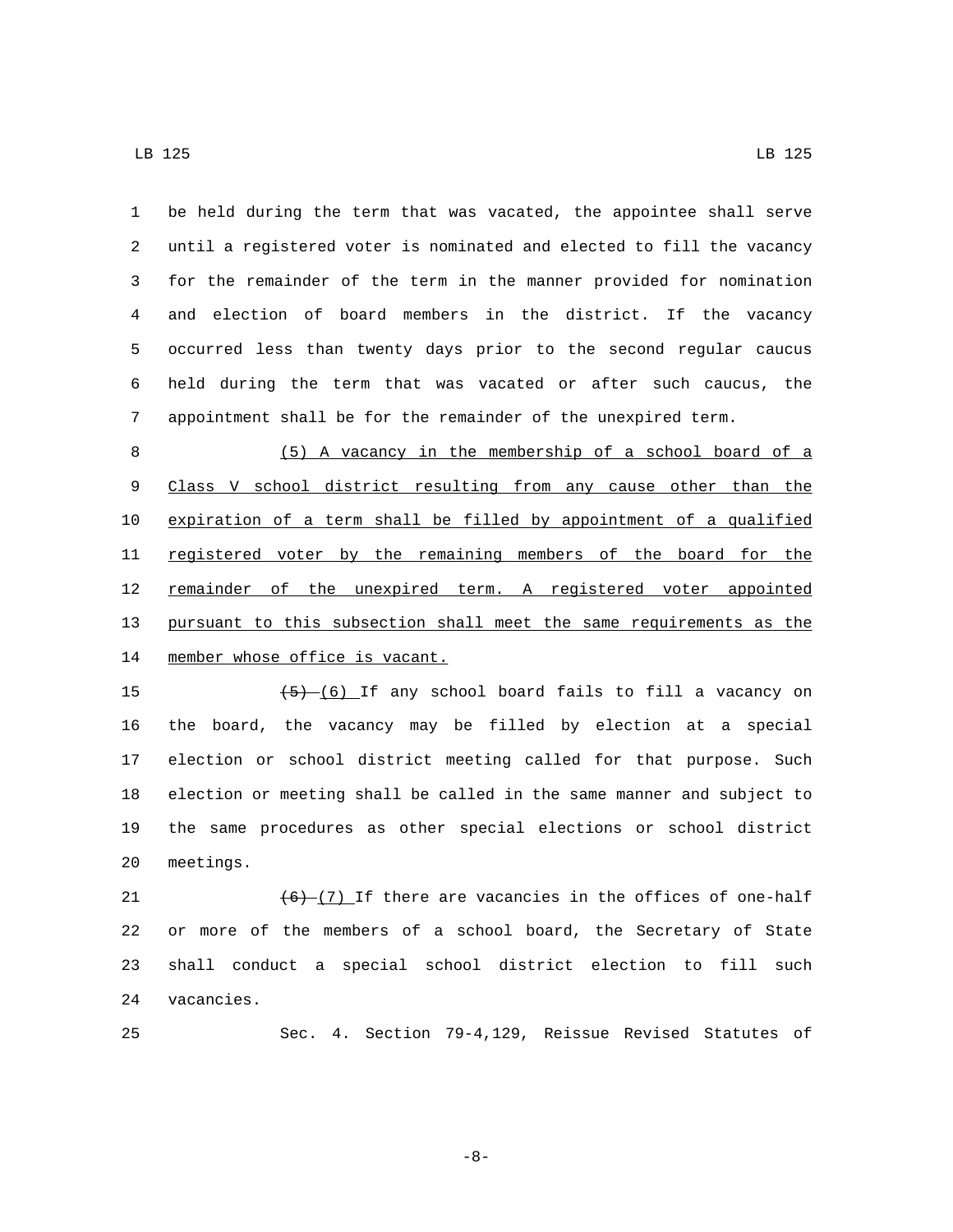1 Nebraska, is amended to read:

 79-4,129 (1) Within thirty days after the classification of the reorganized school districts by the county clerk under section 79-4,128, the state committee shall appoint from among the legal voters of each new school district created the number of members necessary to constitute a school board of the class in which the new school district has been classified. A reorganized school district shall be formed and organized and shall have a school board not later than April 1 following the last legal action, as prescribed in section 79-4,128, necessary to effect the changes in boundaries as set forth in the plan of reorganization, although the physical reorganization of such reorganized school district shall take effect July 1 following the classification of the reorganized school districts under section 79-4,128. The first board shall be appointed on an at-large basis, and all boards shall be elected at large until such time as election districts are established as provided in 17 section 32-554.

 (2) In appointing the first school board of a Class II school district, the members shall be appointed so that the terms of three members expire on the date of the first regular meeting of the board in January after the first even-numbered year following their appointment and the terms of the three remaining members expire on the date of the first regular meeting of the board in January after the second even-numbered year following their appointment. At the statewide general election in the first even-numbered year after the

-9-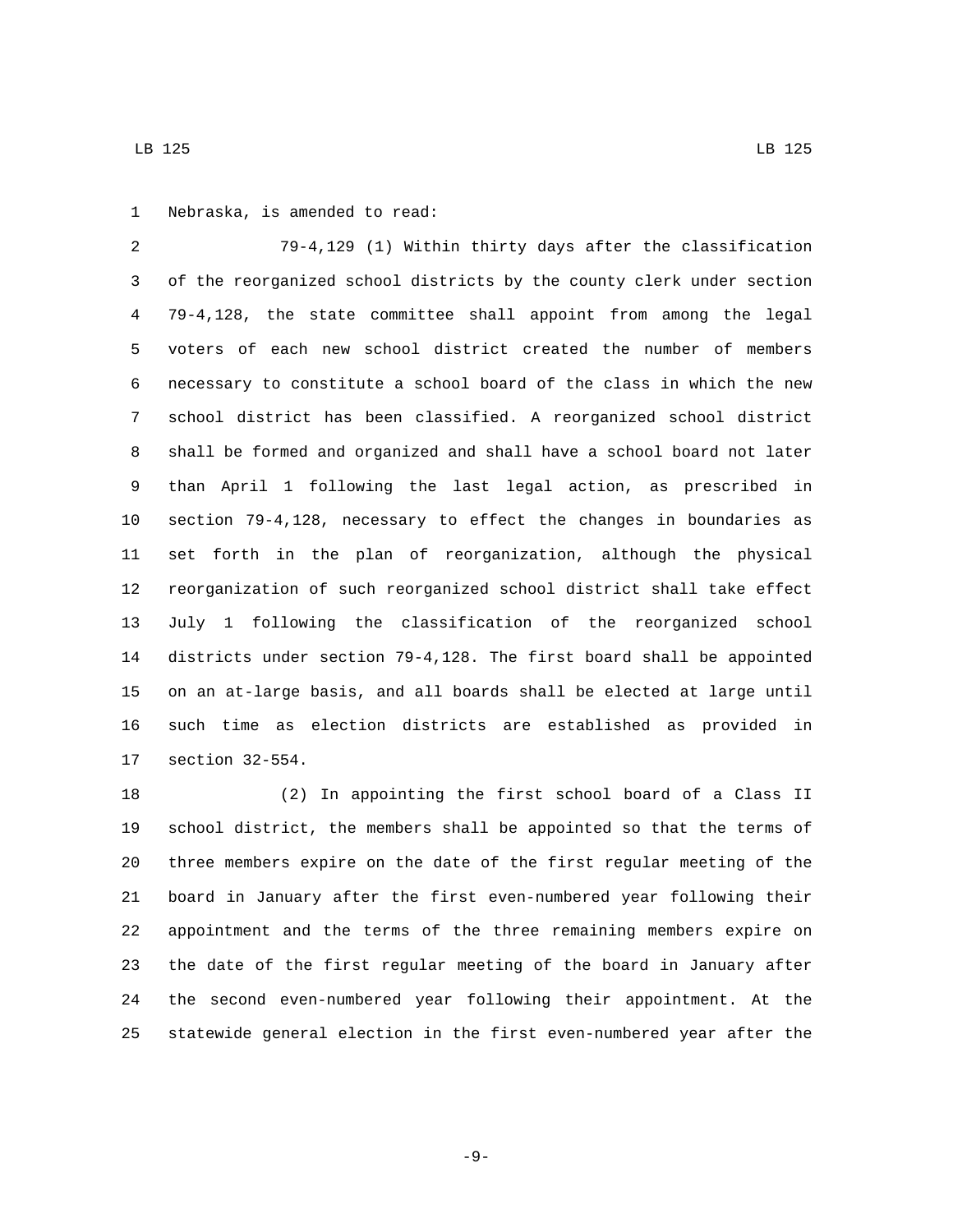reorganization, three board members in each Class II school district shall be elected to terms of four years. Thereafter all candidates shall be elected to terms of four years. Each member's term shall begin on the date of the first regular meeting of the board in January following his or her election.5

 (3) In appointing the first school board of a Class III school district with a six-member board serving terms of four years, the terms of three members shall expire on the first Thursday after the first Tuesday in January after the first even-numbered year following their appointment and the terms of the three remaining members shall expire on the first Thursday after the first Tuesday in January after the second even-numbered year following their appointment. Thereafter all Class III district school boards with six-member boards shall be elected to terms of four years.

 (4) In appointing the first school board of a Class III school district with a nine-member board serving terms of four years, the terms of four members shall expire on the first Thursday after the first Tuesday in January after the first even-numbered year following their appointment and the terms of five members shall expire on the first Thursday after the first Tuesday in January after the second even-numbered year following their appointment. Thereafter all Class III district school boards with nine-member boards shall be 23 elected to terms of four years.

 (5) In appointing the first school board of a Class IV school district, the members shall be appointed so that the terms of

 $-10-$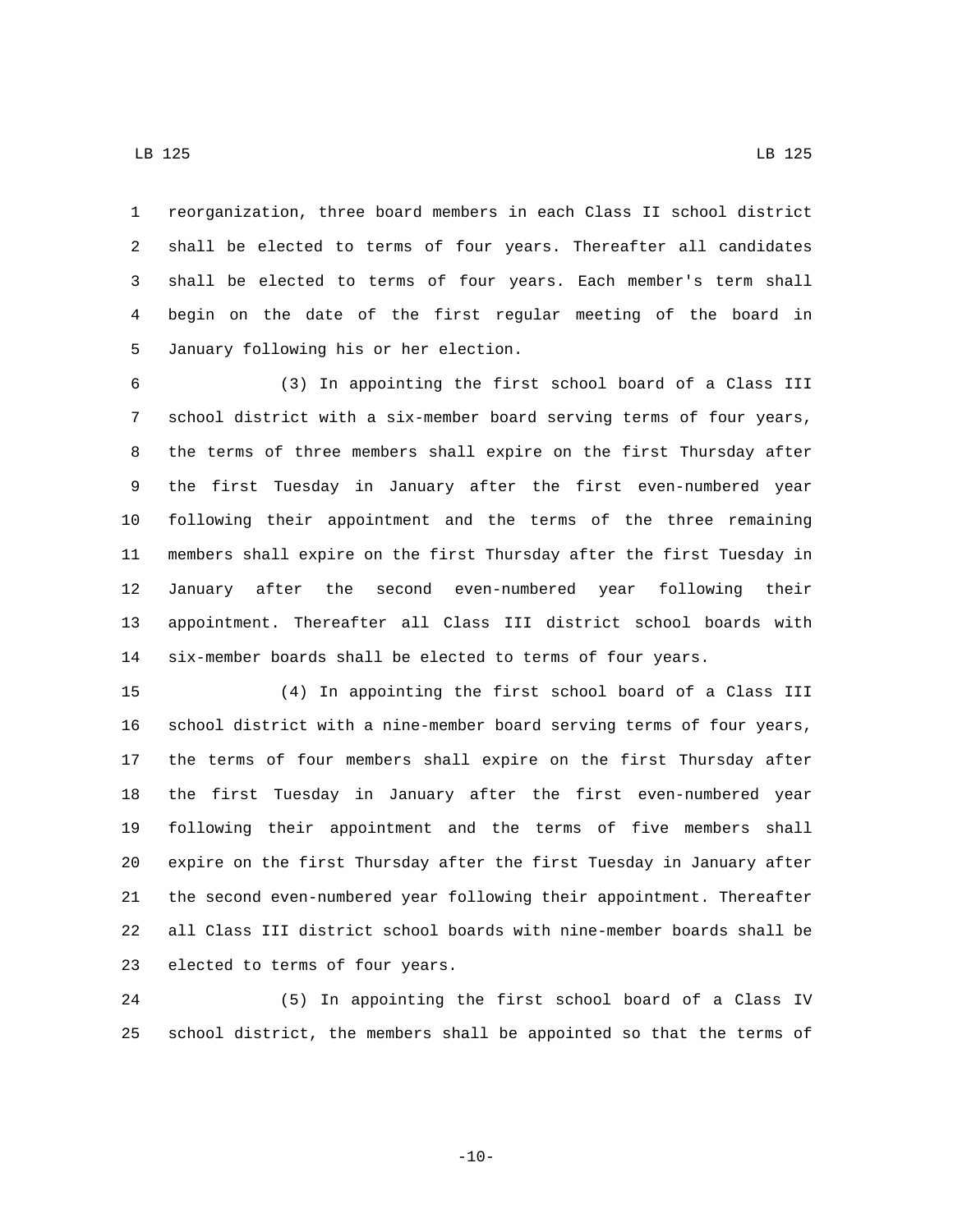three members shall expire on the third Monday in May of the first odd-numbered year following their appointment and the terms of four members shall expire on the third Monday in May of the second odd- numbered year following their appointment. Thereafter all Class IV district school boards shall be elected to terms of four years.

6 (6) In appointing the first school board of a Class V 7 school district after a reorganization under this section with a 8 twelve-member nine-member board serving terms of four years, the 9 terms of six-four members shall expire on the first Monday in January 10 after the first even numbered fourth Monday after the date of the 11 election held pursuant to section 14-201 in the first odd-numbered 12 year following their appointment and the terms of  $six$ -five members 13 shall expire on the first Monday in January after the second even-14 numbered fourth Monday after the date of the election held pursuant 15 to section 14-201 in the second odd-numbered year following their 16 appointment. Thereafter all Class V district school boards shall be 17 elected to terms of four years.

18 (7) The school boards appointed under this section shall 19 proceed at once to organize in the manner prescribed by law.

20 Sec. 5. Section 79-552, Reissue Revised Statutes of 21 Nebraska, is amended to read:

 79-552 (1) The board of education of a Class V school 23 district shall consist of twelve members, one until the fourth Monday after the date in 2013 of the election held pursuant to section 14-201 and shall consist of nine members thereafter. One member shall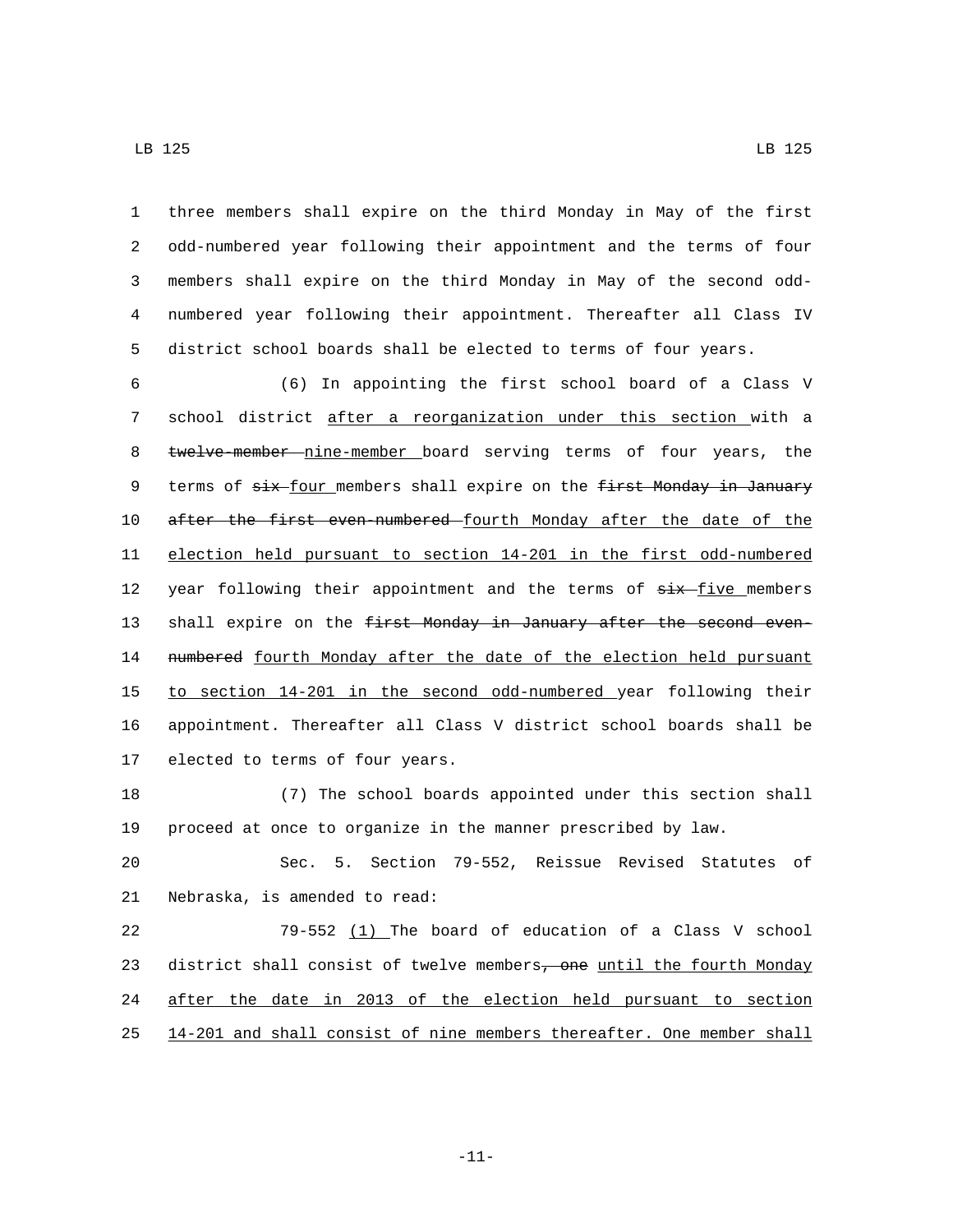1 be elected from each district pursuant to section 32-545. , and also may include a nonvoting student member or members selected pursuant to section 79-559. Each elected member shall be a resident of the district for at least six months prior to the election. Each candidate for election to and each member of the board of education shall be a taxpayer in and a resident of the district of such school 7 district as designated pursuant to section 32-552.

 (2) All persons elected as members of the board of education shall take and subscribe to the usual oath of office before 10 the first fourth Monday in January following their election. 7 and the student member shall take and subscribe to the usual oath of office before the first Monday in January following his or her 13 designation. In case any person so elected fails so to do, his or her election shall be void and the vacancy shall be filled by the board 15 as provided in section 32-570.

 Sec. 6. Section 79-559, Reissue Revised Statutes of 17 Nebraska, is amended to read:

 79-559 (1) The school board or board of education of any 19 Class II, III, IV,  $V_{\tau}$  or VI school district may include at least one nonvoting member who is a public high school student from the district. If the board elects to include such a nonvoting student member, the student member shall serve for a term of one year, beginning on September 1, and shall be the student body or student council president, the senior class representative, or a representative elected from and by the entire student body, as

-12-